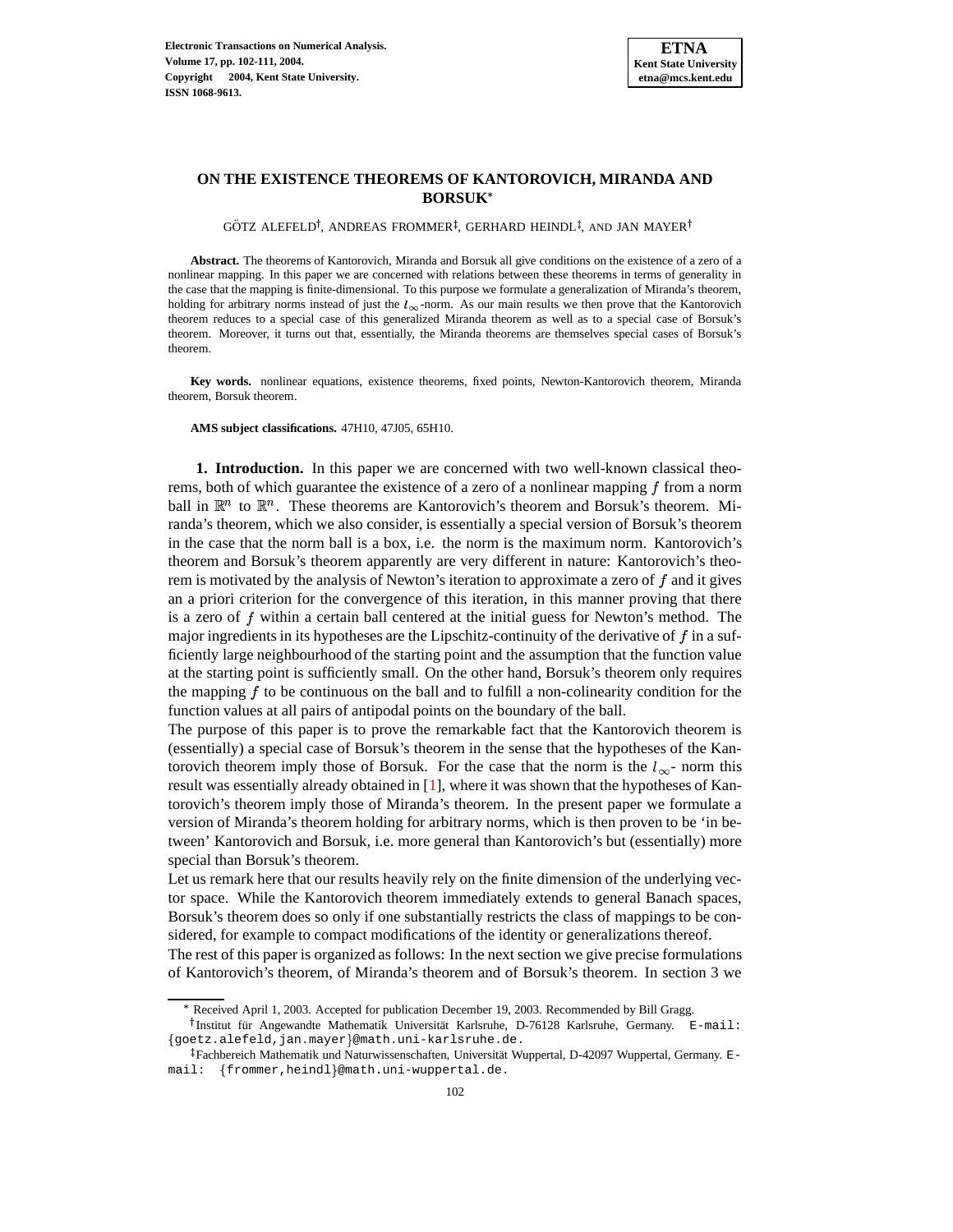**ETNA Kent State University etna@mcs.kent.edu**

formulate and prove our generalization of Miranda's theorem for arbitrary norms. In section 4 we then come to the major result of this paper establishing the hierarchy of the theorems with respect to generality. Some conclusions are formulated in section 5.

**2. The theorems of Kantorovich, Miranda and Borsuk.** We start with Kantorovich's theorem. It can be stated in its 'standard' form and in an 'affine invariant' form. Although the latter is the more general one, the standard form is the one that can usually be found in textbooks. We therefore give both versions.

Here, as in the sequel,  $\|\cdot\|$  denotes some arbitrary norm in  $\mathbb{R}^n$  and its corresponding operator norm. The closed ball with radius  $\rho \geq 0$ , centered at  $x^0$ , is

$$
\overline{B}(x^0,\rho) = \{x \in \mathbb{R}^n : ||x - x^0|| \le \rho\}.
$$

<span id="page-1-1"></span> $B(x^0, \rho)$  and  $\partial B(x^0, \rho)$  denote the topological interior and boundary of  $B(x^0, \rho)$ , respectively.

THEOREM 2.1. *(Kantorovich, standard form [\[8\]](#page-9-1)) Let*  $f : D \subseteq \mathbb{R}^n \to \mathbb{R}^n$  *be differentiable in* the open convex set D. Assume that for some point  $x^0 \in D$  the Jacobian  $f'(x^0)$  is invertible *with*

$$
||f'(x^0)^{-1}|| \leq \beta, \ \ ||f'(x^0)^{-1}f(x^0)|| \leq \eta.
$$

*Let there be a Lipschitz constant*  $\kappa > 0$  *for*  $f'$  *such that* 

$$
||f'(u) - f'(v)|| \le \kappa \cdot ||u - v||
$$
 for all  $u, v \in D$ .

If  $h = \eta \beta \kappa \leq \frac{1}{2}$  and  $B(x^0, \rho_-) \subseteq D$ , where

$$
\rho_- = \frac{1-\sqrt{1-2h}}{\beta \kappa}
$$

then  $f$  has a zero  $x^*$  in  $B(x^0, \rho_-)$ . Moreover, this zero is the unique zero of  $f$  in  $(B(x^0, \rho_-) \cup$  $B(x^0, \rho_+)$   $\cap$  *D* where  $\rho_+ = \frac{1+\sqrt{1-2h}}{8\pi}$  and the Newton iterates  $x^k$  with

$$
x^{k+1} = x^k - f'(x^k)^{-1} f(x^k)
$$

are well-defined, remain in  $B(x^0, \rho_-)$  and converge to  $x^*$ .

The following affine invariant form of the Kantorovich theorem is a generalization of the standard form as can be seen immediately by setting  $\omega = \beta \kappa$ .

<span id="page-1-0"></span>THEOREM 2.2. *(Kantorovich, affine invariant form [\[4,](#page-9-2) [5\]](#page-9-3))* Let  $f : D \subseteq \mathbb{R}^n \to \mathbb{R}^n$  be differentiable in the open convex set D. Assume that for some point  $x^0 \in D$  the Jacobian  $f'(x^0)$  is invertible with

$$
||f'(x^0)^{-1}f(x^0)|| \le \eta.
$$

Let there be a Lipschitz constant  $\omega > 0$  for  $f'(x^0)^{-1} f'$  such that

$$
||f'(x^0)^{-1}(f'(u) - f'(v))|| \le \omega \cdot ||u - v|| \text{ for all } u, v \in D.
$$

If  $h = \eta \omega \leq \frac{1}{2}$  and  $\overline{B}(x^0, \rho_-) \subseteq D$ , where

$$
\rho_- = \frac{1-\sqrt{1-2h}}{\omega}
$$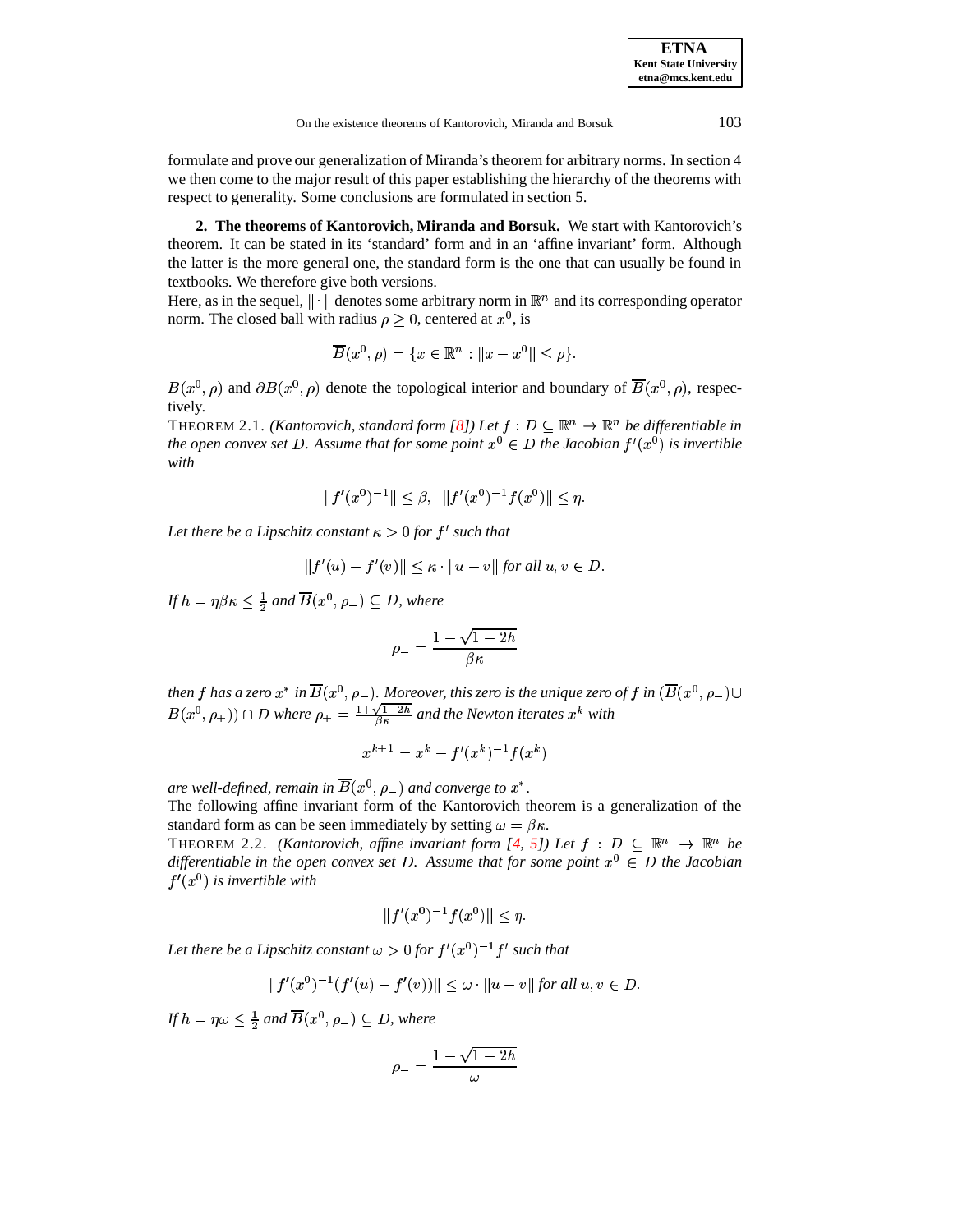| <b>ETNA</b>                  |
|------------------------------|
| <b>Kent State University</b> |
| etna@mcs.kent.edu            |

then  $f$  has a zero  $x^*$  in  $\overline{B}(x^0,\rho_-)$  . Moreover, this zero is the unique zero of  $f$  in  $(\overline{B}(x^0,\rho_-)\cup$  $B(x^0, \rho_+)$   $\cap$  *D* where  $\rho_+ = \frac{1+\sqrt{1-2h}}{\omega}$  and the Newton iterates  $x^k$  with

$$
x^{k+1} = x^k - f'(x^k)^{-1} f(x^k)
$$

are well-defined, remain in  $B(x^0, \rho_-)$  and converge to  $x^*.$ 

Note that in this theorem one may leave the values of  $\eta$  and  $\omega$  unchanged after transformations  $f \to A \cdot f$  for any non-singular matrix  $A \in \mathbb{R}^{n \times n}$ . Therefore, the theorem holds irrespective of linear transformations whence the name 'affine invariant form'.

Note also that  $\omega$  will often be much smaller than  $\beta \kappa$ . It is therefore not difficult to construct examples where for a given differentiable mapping f and a given point  $x^0$ , the main assumption  $\eta\beta\kappa \leq \frac{1}{2}$  of the standard theorem is not fulfilled, whereas the assumption  $\eta\omega \leq \frac{1}{2}$  in the affine invariant theorem is met. In this sense, Theorem [2.2](#page-1-0) is more general than Theorem [2.1.](#page-1-1) We now turn to formulate Borsuk's theorem. Let us say that a set  $B \subseteq \mathbb{R}^n$  is symmetric with respect to  $x^0 \in \mathbb{R}^n$  , if for all  $y \in \mathbb{R}^n$  we have  $x^0 + y \in B \Rightarrow x^0 - y \in B$ . Then Borsuk's theorem can be stated as follows.

<span id="page-2-1"></span><span id="page-2-0"></span>**THEOREM** 2.3. *(Borsuk [\[2,](#page-9-4) [3\]](#page-9-5)) Let*  $B \subseteq \mathbb{R}^n$  *be open, bounded, convex and symmetric with*  $r$ espect to  $x^0 \in B$ . Let  $f : \overline{B} \to \mathbb{R}^n$  be a continuous mapping, assume that  $f(x) \neq 0$  on  $\partial B$ *and that*

(2.1) 
$$
f(x^0 + y) \neq \lambda f(x^0 - y) \text{ for all } \lambda > 0 \text{ and all } x^0 + y \in \partial B.
$$

*Then has a zero in .*

Often, this theorem is stated in terms of the mapping h defined by  $h(y) = f(x^0 + y)$  on  $B' = B - x^0 = \{y \in \mathbb{R}^n : y = x - x^0, x \in B\}$ . Condition [\(2.1\)](#page-2-0) then reads

<span id="page-2-3"></span>
$$
h(y) \neq \lambda h(-y)
$$
 for all  $\lambda > 0$  and all  $y \in \partial B'$ ,

where  $B'$  is open, bounded, convex and symmetric with respect to the origin  $0 \in B'$ . Very interestingly, Borsuk's theorem is 'naturally' affine invariant: If  $f$  satisfies [\(2.1\)](#page-2-0), then  $A \cdot f$  satisfies [\(2.1\)](#page-2-0), too, for any non-singular matrix  $A \in \mathbb{R}^{n \times n}$ .

In our comparisons to the Kantorovich theorem, it will be useful to consider Borsuk's theorem on balls  $B = B(x^0, \rho), \rho > 0$ , with respect to a given norm  $\|\cdot\|$ . This is just an apparent restriction, since in our finite-dimensional setting, any set  $B$  satisfying the assump-tions of Borsuk's theorem, Theorem [2.3,](#page-2-1) is in fact a norm ball with respect to the Minkowski functional corresponding to  $B$  (and its center  $x^0$ ).

If, in addition, we do not want to exclude a zero on the boundary of  $B$ , we arrive at the following immediate corollary to Theorem [2.3.](#page-2-1)

<span id="page-2-2"></span>COROLLARY 2.4. Let  $f : B(x^0, \rho) \to \mathbb{R}^n$  be a continuous mapping. Assume that

(2.2) 
$$
f(x^0 + y) \neq \lambda f(x^0 - y) \text{ for all } \lambda > 0 \text{ and all } x^0 + y \in \partial B(x^0, \rho).
$$

Then  $f$  has a zero in  $\overline{B}(x^0,\rho)$ .

We finally formulate Miranda's theorem. This theorem works with the  $l_{\infty}$ -norm and looks at components of f on the faces of an  $l_{\infty}$ -ball which is a hypercube. We write  $B_{\infty}(x^0, \rho)$  to denote such a ball centered at  $x^0$  with its faces given as

$$
B^{i,+}_{\infty}(x^0,\rho) = \{x \in \mathbb{R}^n : \|x - x^0\|_{\infty} = \rho, x_i - x_i^0 = \rho\}
$$
  

$$
B^{i,-}_{\infty}(x^0,\rho) = \{x \in \mathbb{R}^n : \|x - x^0\|_{\infty} = \rho, x_i - x_i^0 = -\rho\}
$$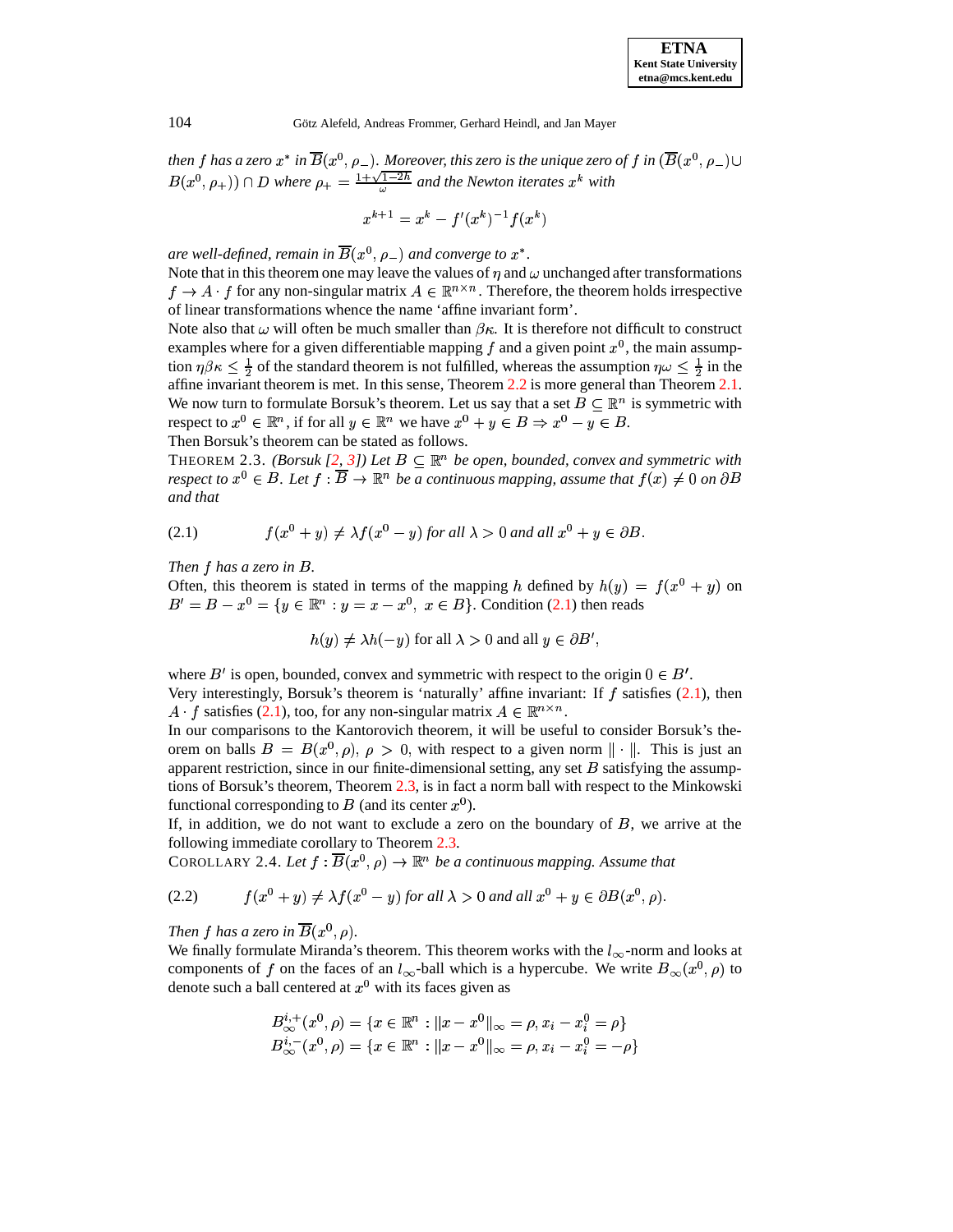Then Miranda's theorem can be stated as follows.

<span id="page-3-0"></span>THEOREM 2.5. *(Miranda [\[7\]](#page-9-6))* Let  $f : \overline{B}_{\infty}(x^0, \rho) \subseteq \mathbb{R}^n \to \mathbb{R}^n$  be a continuous mapping. *Assume that*

(2.3) 
$$
f_i(x) \begin{cases} \geq 0 & \text{for all } x \in B_{\infty}^{i,+}(x^0,\rho) \\ \leq 0 & \text{for all } x \in B_{\infty}^{i,-}(x^0,\rho) \end{cases} \text{ for } i = 1,\ldots,n.
$$

Then  $f$  has at least one zero  $x^*$  in  $B_\infty(x^0,\rho)$ .

In [\[12\]](#page-9-7) it is shown that Miranda's theorem is equivalent to Brouwer's fixed point theorem (for  $l_{\infty}$ -balls).

**3. Generalization of Miranda's Theorem.** Miranda's original theorem has been generalized in several different directions before, see e.g.  $[11]$ ,  $[14]$  and  $[6]$ . For any of these generalizations, however, it has not been shown that it contains Kantorovich's theorem as a special case, i.e. that whenever Kantorovich'stheorem guarantees the existence of a zero then the respective generalization would guarantee the existence of such a zero, too. Indeed, there are examples which show that this is not always the case.

In Theorem [3.2](#page-4-0) we present a new generalization of Miranda's theorem which does contain Kantorovich's theorem: As we will show in Theorem [4.1,](#page-5-0) whenever Kantorovich's theorem guarantees the existence of a zero, our generalization of Miranda's theorem does so, too.

Observe that  $(2.3)$  can be interpreted as saying that at each point x on the boundary of  $B_{\infty}(x^0, \rho)$  the image  $f(x)$  points in an 'outside' direction. This interpretation is the basis for our generalization of Miranda's theorem to balls with respect to an arbitrary norm formulated as Theorem [3.2](#page-4-0) below.

This generalization uses the concept of normal vectors. Let  $\langle \cdot, \cdot \rangle$  denote the usual inner product on  $\mathbb{R}^n$ . We say that the vector  $a \in \mathbb{R}^n$  is normal to the open convex set  $C \subseteq \mathbb{R}^n$  at  $x \in \partial C$  iff  $\langle a, x - y \rangle > 0$  for all  $y \in C$ , i.e. if a is a nonzero vector normal to  $\overline{C}$  at x in the sense of  $[10]$ . By the Hahn-Banach-Theorem, there exists at least one vector normal to  $C$  at each  $x \in \partial C$ . If C is a ball  $B(x^0, \rho)$ ,  $\rho > 0$ , with respect to some norm  $\|\cdot\|$  and  $\|\cdot\|_d$  its dual norm

(3.1) 
$$
||y||_d = \max_{||x||=1} \langle x, y \rangle = \max_{||x||=1} |\langle x, y \rangle|,
$$

<span id="page-3-1"></span>then the vectors normal to  $C$  at  $x$  can be characterized as follows: LEMMA 3.1. *For any*  $\rho > 0$ , the vector  $a \in \mathbb{R}^n$  is normal to  $B(x^0, \rho)$  at  $x \in \partial B(x^0, \rho)$  iff a *is a positive multiple of some*  $a' \in \mathbb{R}^n$  *for which* 

$$
||a'||_d = 1 \quad and \quad \langle a', x - x^0 \rangle = \rho.
$$

*Proof.* a is normal to  $B(x^0, \rho)$  at  $x \in \partial B(x^0, \rho)$  iff there is a  $\lambda > 0$  such that  $a \in \lambda \cdot \partial \varphi(x)$ , where  $\partial \varphi(x)$  denotes the subdifferential of the convex function

$$
\varphi:\mathbb{R}^n\to\mathbb{R},\,\,y\mapsto\frac{1}{\rho}\|y-x^0\|,
$$

see e.g. [\[10,](#page-9-11) Cor. 23.7.1]. We therefore show

$$
\partial \varphi(x) = \frac{1}{\rho} \left\{ a' \in \mathbb{R}^n : \|a'\|_d = 1 \text{ and } \langle a' \, , \, x - x^0 \rangle = \rho \right\}.
$$

To this purpose we first observe that if  $a \in \partial \varphi(x)$ , i.e.  $\varphi(y) \geq \varphi(x) + \langle a, y - x \rangle$  for all  $y \in \mathbb{R}^n$ , then

$$
\langle a \, , \, h \rangle \leq \frac{1}{\rho} \| x - x^0 + h \| - 1 \leq \frac{1}{\rho} \| h \|
$$

**ETNA Kent State University etna@mcs.kent.edu**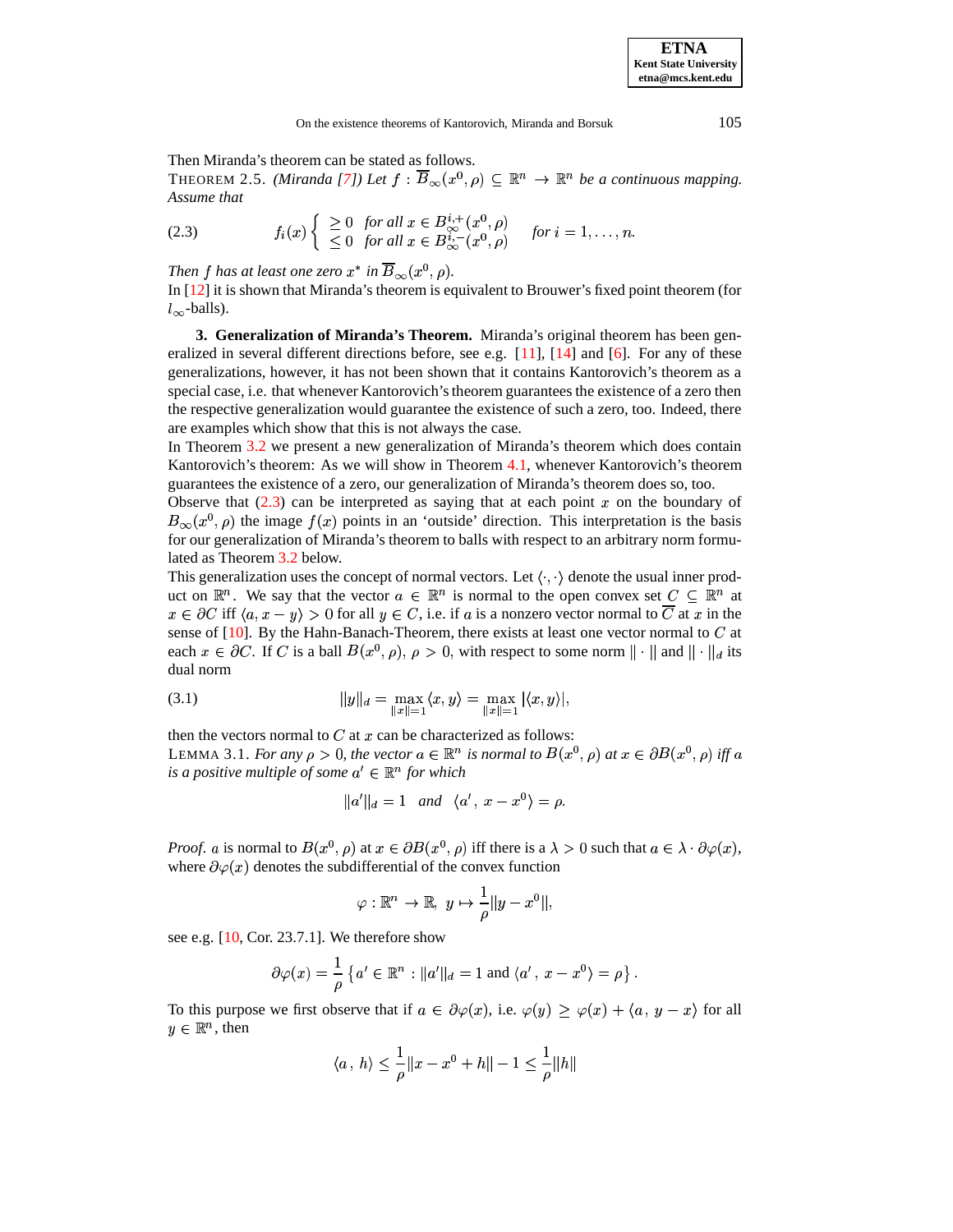holds for all  $h \in \mathbb{R}^n$ . Hence  $||a||_d \leq (1/\rho)$  and  $\langle a, x^0 - x \rangle \leq -1$ . But this implies  $||a||_d =$  $(1/\rho)$  and  $\langle a, x-x^0 \rangle = 1$  since  $1 \leq \langle a, x-x^0 \rangle \leq ||a||_d ||x-x^0|| \leq 1$ . Consequently, for  $a' = \rho a$  we have  $||a'||_d = 1$  and  $\langle a', x - x^0 \rangle = \rho$ . Conversely, if  $||a'||_d = 1$ ,  $\langle a', x - x^0 \rangle = \rho$  and  $a = (1/\rho)a'$ , then for any  $y \in \mathbb{R}^n$  we have

<span id="page-4-1"></span>
$$
\varphi(x) + \langle a, y - x \rangle = 1 + \frac{1}{\rho} \langle a', y - x^0 + x^0 - x \rangle
$$
  
=  $\frac{1}{\rho} \langle a', y - x^0 \rangle \le \frac{1}{\rho} ||a'||_d ||y - x^0|| = \varphi(y),$ 

<span id="page-4-0"></span>showing  $a \in \partial \varphi(x)$ .  $\Box$ 

THEOREM 3.2. Let  $B(x^0, \rho)$ ,  $\rho > 0$ , be an open ball with respect to an arbitrary norm  $\|\cdot\|$ . Let  $f : B(x^0, \rho) \to \mathbb{R}^n$  be continuous and assume that for all  $x \in \partial B(x^0, \rho)$  there exists a vector a normal to  $B(x^0, \rho)$  at  $x$  such that

$$
(3.2) \t\t \langle f(x), a \rangle \geq 0.
$$

*Then*

*a*) the relation [\(3.2\)](#page-4-1) actually holds for all vectors a normal to  $B(x^0, \rho)$  at x,

b)  $f$  has a zero in  $B(x^0, \rho)$ .

*Proof.* To prove part a), we first note that [\[10,](#page-9-11) Cor. 23.7.1], which we already used in the proof of Lemma [3.1,](#page-3-1) implies that it is sufficient to show that for the function  $\varphi: y \mapsto (1/\rho) \|y - x^0\|$ we have

$$
\langle f(x), a \rangle \ge 0
$$
 for all  $x \in \partial B(x^0, \rho)$  and all  $a \in \partial \varphi(x)$ .

Secondly, we remark that it is known (see e.g. [\[10,](#page-9-11) Th. 25.6]) that

$$
\partial \varphi(x) = \overline{\text{conv } S(x)}
$$

where  $a \in S(x)$  iff there is a sequence  $x^i$  in  $\mathbb{R}^n$  such that for all i the convex function  $\varphi$  is differentiable in  $x^i$ , i.e.  $\partial \varphi(x^i) = {\varphi'(x^i)}$ , and such that  $\lim_{i\to\infty} x^i = x$  and  $\lim_{i\to\infty}\varphi'(x^i)=a.$ 

For  $x \in \partial B(x^0, \rho)$  let  $x^i$  denote such a sequence. W.l.o.g. we can assume  $x^i \neq x^0$  for all i. Due to the homogeneity of  $\|\cdot\|$ , the function  $\varphi$  is differentiable not only in  $x^i$  but also in  $\tilde{x}^i = x^0 + (1/\varphi(x^i))(x^i - x^0) \in \partial B(x^0, \rho)$  with  $\varphi'(\tilde{x}^i) = \varphi'(x^i)$ . Hence  $\lim_{i \to \infty} \varphi'(\tilde{x}^i) = a$ and obviously also  $\lim_{i\to\infty} \tilde{x}^i = x$ . At  $\tilde{x}^i$  every vector normal to  $B(x^0, \rho)$  is a positive multiple of  $\varphi'(\tilde{x}^i)$ , so by assumption we have  $\langle f(\tilde{x}^i), \varphi'(\tilde{x}^i) \rangle \geq 0$  and since f is continuous in x we can conclude  $\langle f(x), a \rangle \ge 0$ . We therefore have  $\langle f(x), a \rangle \ge 0$  for all  $a \in S(x)$ , and since  $\langle \cdot, \cdot \rangle$  is linear and continuous in its second argument we even have  $\langle f(x), a \rangle \geq 0$  for all  $a \in \text{conv } S(x)$ .

Part b) is now easily proved via Borsuk's theorem. Let  $\varepsilon > 0$  and take

$$
f_{\varepsilon}(x) = f(x) + \varepsilon (x - x^0).
$$

By a) we know that  $\langle f(x), a \rangle \geq 0$  for all vectors a normal to  $B(x^0, \rho)$  at x, and thus  $\langle f_{\varepsilon}(x), a \rangle > 0$  for all such a. By Corollary [2.4](#page-2-2) and Lemma [3.3](#page-4-2) below the mapping  $f_{\varepsilon}$ has a zero in  $\overline{B}(x^0, \rho)$ . So any limit point of the sequence of these zeros for  $\varepsilon = \frac{1}{n}$ ,  $n \in \mathbb{N}$  is a zero of  $f$ .  $\Box$ 

<span id="page-4-2"></span>The proof above makes use of the following auxiliary result which we will need again in section 4.

LEMMA 3.3. Let  $B(x^0, \rho)$ ,  $\rho > 0$ , be an open ball with respect to an arbitrary norm  $\|\cdot\|$ . Let  $f : B(x^0, \rho) \to \mathbb{R}^n$  be continuous and assume that for all  $x \in \partial B(x^0, \rho)$  and for all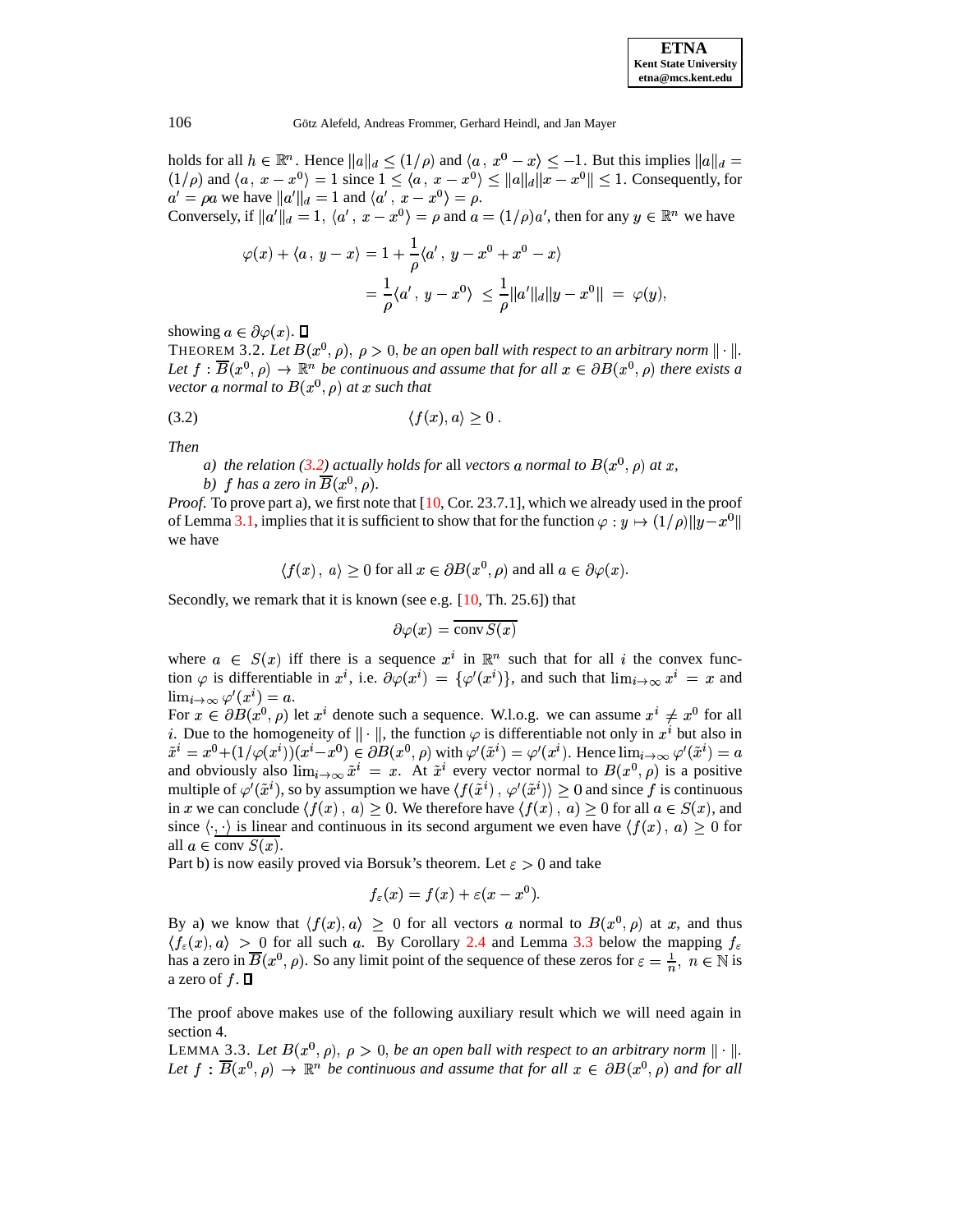vectors a normal to  $B(x^0, \rho)$  at  $x$  we have

 $\langle f(x), a \rangle > 0$ .

*Then for all*  $x = x^0 + y \in \partial B(x^0, \rho)$  and for all  $\lambda > 0$  we have

$$
f(x^0 + y) \neq \lambda f(x^0 - y) .
$$

*Proof.* If a is normal to  $B(x^0, \rho)$  at  $x = x^0 + y$ , its negative  $-a$  is normal to  $B(x^0, \rho)$  at  $x^0 - y$ . So, if we had  $f(x^0 + y) = \lambda f(x^0 - y)$  for some  $\lambda > 0$ , we would arrive at

$$
0<\langle\,f(x^0+y),a\,\rangle=\langle\,\lambda f(x^0-y),a\,\rangle=-\lambda\langle\,f(x^0-y),-a\,\rangle\;,
$$

which is impossible since  $\langle f(x^0 - y), -a \rangle > 0$ .

Just in passing, let us note that Theorem [3.2](#page-4-0) remains valid if we replace  $B(x^0, \rho)$  by an arbitrary non-empty open bounded convex set. Part a) can then be proved by replacing  $\varphi(x)$ by  $p(x - x^0)$  where  $x^0$  is an arbitrary point of C and p is the Minkowski functional of  $C - x<sup>0</sup>$ . A proof for b) can easily be derived from the following proposition, which is just the application of the Leray-Schauder-Theorem [\[8,](#page-9-1) 6.3.3] to the mapping g with  $g(x) =$  $x - f(x^0 + x), x \in C - x^0.$ .

PROPOSITION 3.4. Let C be a non-empty open bounded subset of  $\mathbb{R}^n$  and  $f: \overline{C} \to \mathbb{R}^n$  a  $\emph{continuous mapping. Assume that there is an  $x^0 \in C$  such that for all  $x \in \partial C$$ 

$$
f(x) \not\in \{\lambda(x - x^0) : \lambda < 0\}.
$$

*Then*  $f$  *has a zero in*  $\overline{C}$ *.* 

**4. The hierarchy with respect to generality.** In this section we prove our central results. We show that the Kantorovich theorem for an arbitrary norm is a special case of the generalized Miranda theorem, Theorem [3.2.](#page-4-0) In addition we show that the Kantorovich theorem for an arbitrary norm is also a special case of Borsuk's theorem. This hierarchy is illustrated in Figure 1.

We will use the numbers  $\rho_-, \rho_+$  which have been defined in Theorem [2.2.](#page-1-0)

<sup>4</sup> THEOREM 4.1. *Let satisfy all assumptions of the affine invariant form of the Kantorovich theorem (Theorem [2.2\)](#page-1-0). Put*

<span id="page-5-2"></span><span id="page-5-1"></span><span id="page-5-0"></span>
$$
g: D \to \mathbb{R}^n, \ x \mapsto f'(x^0)^{-1}f(x)
$$

and consider any positive  $\rho \in [\rho_-, \rho_+]$  such that  $B(x^0, \rho) \subseteq D$ . Then for all  $x \in \partial B(x^0, \rho)$ and for all normals  $a$  to  $B(x^0, \rho)$  at  $x$  we have

$$
(4.1) \t\t \langle g(x), a \rangle \ge 0,
$$

*which is the hypothesis of the generalized Miranda theorem (Theorem [3.2\)](#page-4-0) for the mapping* and the ball  $B(x^0, \rho)$  .

*Proof.* Let  $x \in \partial B(x^0, \rho)$  and a a normal to  $B(x^0, \rho)$  at x. Because of Lemma [3.1,](#page-3-1) we can assume  $||a||_d = 1$  and  $\langle a, x - x^0 \rangle = \rho$ . We first prove

(4.2) 
$$
\left|\left\langle g(x)-g(x^0)\,,\,a\right\rangle-\rho\right|\leq\frac{\omega}{2}\rho^2.
$$

In order to do so, we define the continuously differentiable function  $\varphi: [0,1] \to \mathbb{R}$  as

$$
\varphi(t)=\left\langle\,g(x^0+t(x-x^0))-tg'(x^0)(x-x^0)\,,\,a\,\right\rangle\;.
$$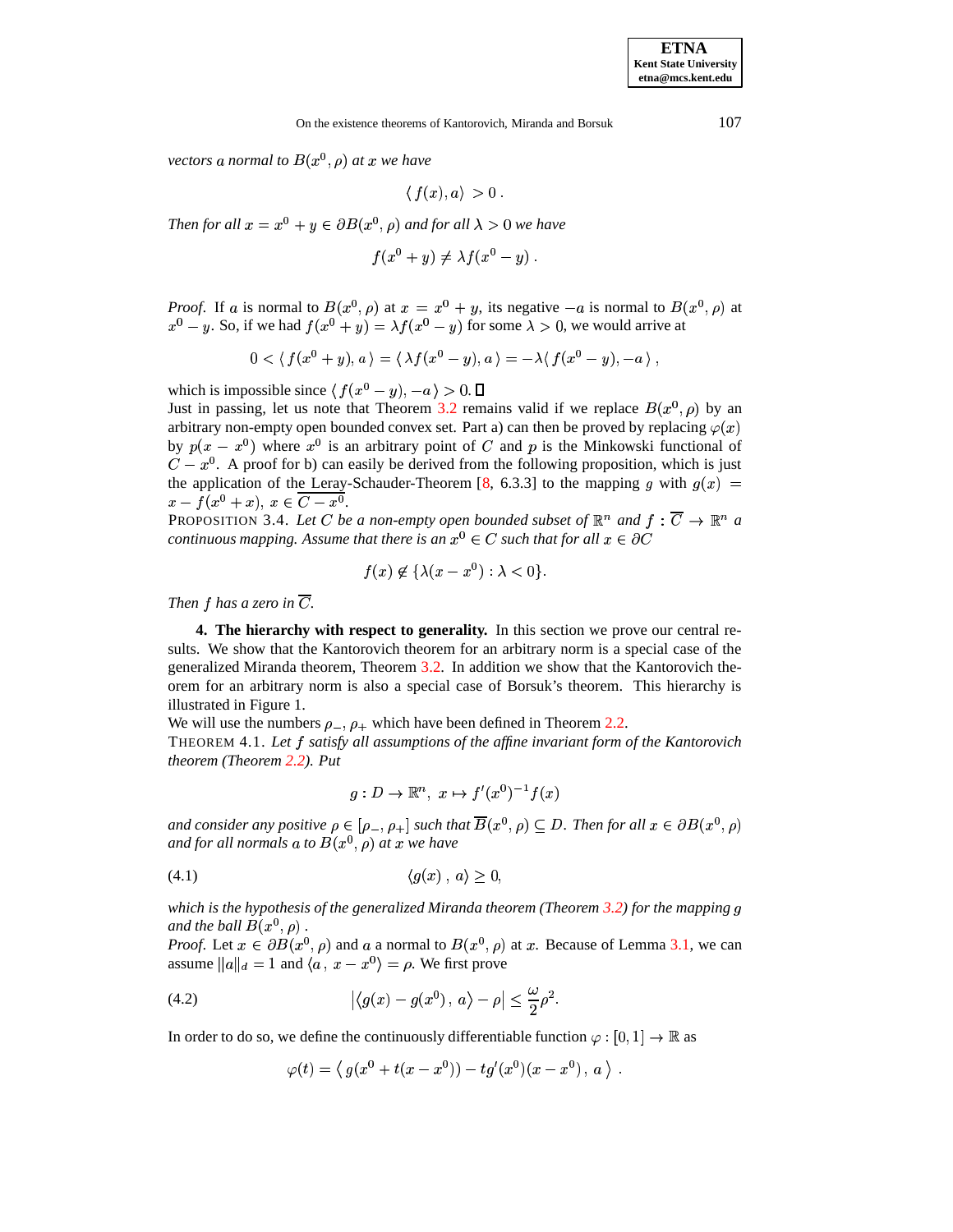

FIG. 4.1. *The hierarchy with respect to generality*

Then

$$
\varphi'(t)=\left\langle\ \left(g'(x^0+t(x-x^0))-g'(x^0)\right)(x-x^0)\,,\,a\ \right\rangle
$$

and

$$
\begin{aligned} |\varphi(1) - \varphi(0)| &= \left| \int_0^1 \varphi'(t) dt \right| \\ &\le \int_0^1 |\varphi'(t)| \, dt \\ &= \int_0^1 \left| \left\langle \left( g'(x^0 + t(x - x^0)) - g'(x^0) \right) (x - x^0) \, , \, a \right\rangle \right| \, dt \\ &\le \int_0^1 \left\| \left( g'(x^0 + t(x - x^0)) - g'(x^0) \right) (x - x^0) \right\| \cdot \left\| a \right\|_d \, dt \\ &\le \int_0^1 \left\| g'(x^0 + t(x - x^0)) - g'(x^0) \right\| \cdot \left\| x - x^0 \right\| \, dt \\ &\le \int_0^1 \omega \cdot t \cdot \left\| x - x^0 \right\|^2 dt \\ &= \frac{\omega}{2} \cdot \left\| x - x^0 \right\|^2 \\ &= \frac{\omega}{2} \rho^2 \, . \end{aligned}
$$

On the other hand

$$
\varphi(1)-\varphi(0)=\left\langle g(x)-g'(x^0)(x-x^0)\,,\,a\right\rangle-\left\langle g(x^0)\,,\,a\right\rangle
$$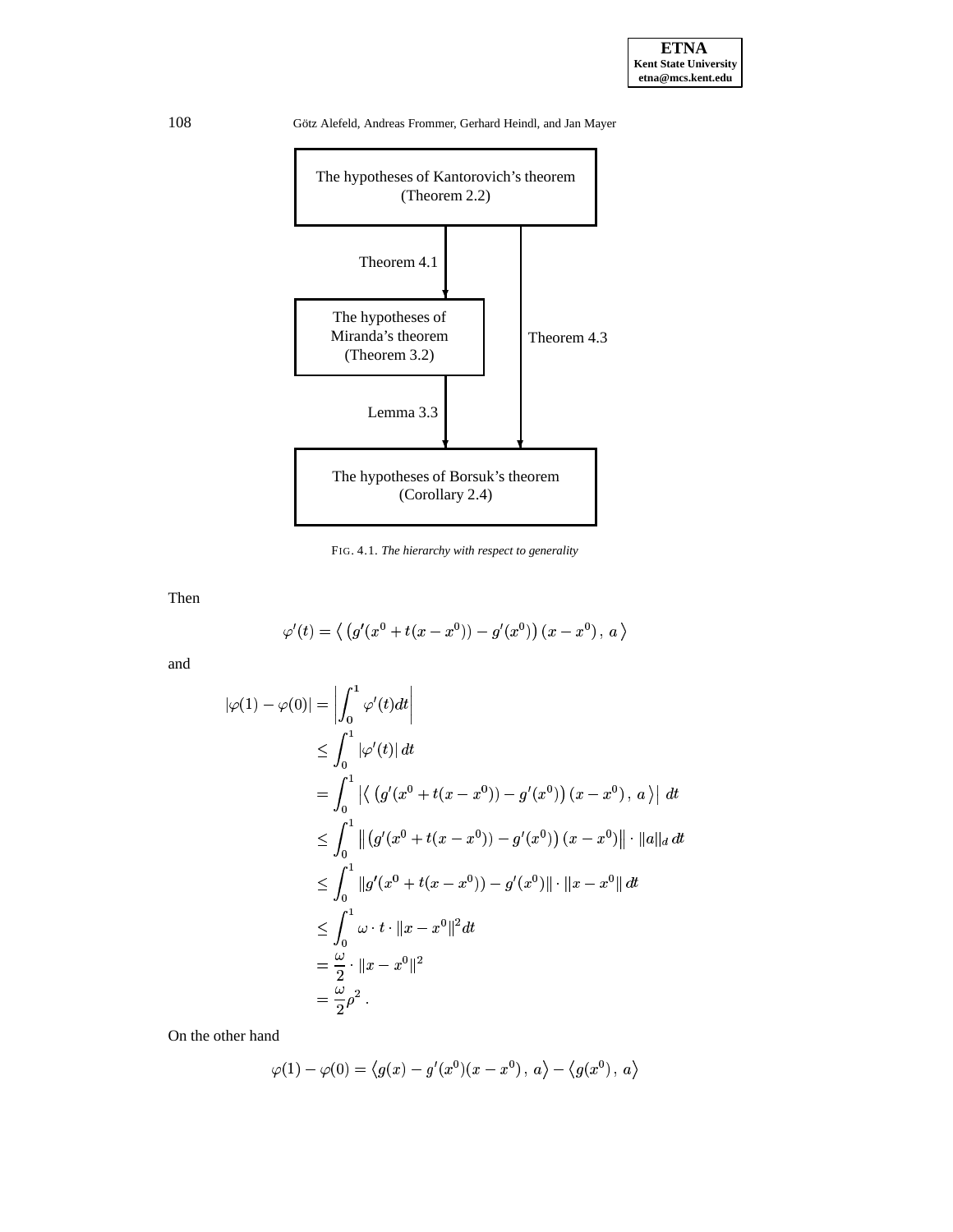<span id="page-7-0"></span>%

and  $g'(x^0) = id$  as well as  $\langle x - x^0, a \rangle = \rho$ , which shows [\(4.2\)](#page-5-1).  $i$ From  $(4.2)$  we conclude

$$
\langle g(x), a \rangle \ge -\frac{\omega}{2} \rho^2 + \rho + \langle g(x^0), a \rangle
$$
  
\n
$$
\ge -\frac{\omega}{2} \rho^2 + \rho - \|g(x^0)\| \cdot \|a\|_d
$$
  
\n
$$
= -\frac{\omega}{2} \rho^2 + \rho - \|g(x^0)\|
$$
  
\n
$$
\ge -\frac{\omega}{2} \rho^2 + \rho - \eta \begin{cases} \ge 0 & \text{if } \rho \in [\rho_-, \rho_+] \\ > 0 & \text{if } \rho \in (\rho_-, \rho_+) \end{cases} .
$$

<span id="page-7-3"></span>In the proof of Theorem [4.1](#page-5-0) we have actually shown that  $(4.1)$  holds with strict inequality as soon as  $\rho \in (\rho_-, \rho_+)$ . Using Lemma [3.3](#page-4-2) we thus arrive at the following result.

<sup>4</sup> THEOREM 4.2. *Let satisfy all assumptions of the affine invariant form of the Kantorovich theorem. Then f satisfies [\(2.2\)](#page-2-3) for all balls*  $B(x^0, \rho) \subseteq D$  with  $\rho \in (\rho_-, \rho_+).$ 

*Proof.* The discussion above already showed that  $g = f'(x^0)^{-1} f$  satisfies [\(2.2\)](#page-2-3). But (2.2) remains invariant under affine transformations, so f satisfies  $(2.2)$ , too.  $\Box$ 

Of course, it would be more satisfying if in the above theorem one could take the closed interval  $[\rho_-, \rho_+]$  for  $\rho$  instead of just the open interval. As we will show now, this is indeed so, as soon as  $\eta > 0$ , i.e. if  $f(x^0) \neq 0$ . This result is proved in our final theorem, where we have to go a direct way without using the generalized Miranda Theorem.

<span id="page-7-2"></span>THEOREM 4.3. *Let satisfy all assumptions of the affine invariant form of the Kantorovich theorem* (Theorem [2.2\)](#page-1-0) and exclude the case  $\eta = 0$ . Then f satisfies [\(2.2\)](#page-2-3) for all  $\rho \in [\rho_-, \rho_+]$ such that  $B(x_0, \rho) \subseteq D$ .

*Proof.* We will show that [\(2.2\)](#page-2-3) holds for  $g = f'(x^0)^{-1} f$ . It then also holds for f. To start, let  $x^0 + y \in \partial B(x^0, \rho)$  and assume that [\(2.2\)](#page-2-3) does not hold, i.e. we have  $\lambda \in (0, \infty)$  such that

(4.3) 
$$
g(x^0 + y) = \lambda g(x^0 - y).
$$

Replacing, if necessary, y by  $-y$ , we can even assume  $\lambda \geq 1$ . Let a be an arbitrary vector to be specified later, and set

$$
\varphi(t)=\left\langle\,g(x^0+ty)-tg'(x^0)y\,,\,a\,\right\rangle.
$$

Then

$$
\varphi'(t)=\left\langle\,\left(g'(x^0+ty)-g'(x^0)\right)y\,,\,a\,\right\rangle
$$

and, since  $g'(x^0) = id$ , we have

$$
\int_0^1 \langle (g'(x^0 + ty) - g'(x^0)) y, a \rangle dt
$$
  
=  $\varphi(1) - \varphi(0)$   
=  $\langle g(x^0 + y) - g'(x^0)y, a \rangle - \langle g(x^0), a \rangle$   
=  $\langle g(x^0 + y), a \rangle - \langle y, a \rangle - \langle g(x^0), a \rangle,$ 

<span id="page-7-1"></span>which gives

$$
(4.4) \ \ \langle g(x^{0} + y) , a \rangle = \langle y , a \rangle + \langle g(x^{0}) , a \rangle + \int_{0}^{1} \langle (g'(x^{0} + ty) - g'(x^{0})) y , a \rangle dt,
$$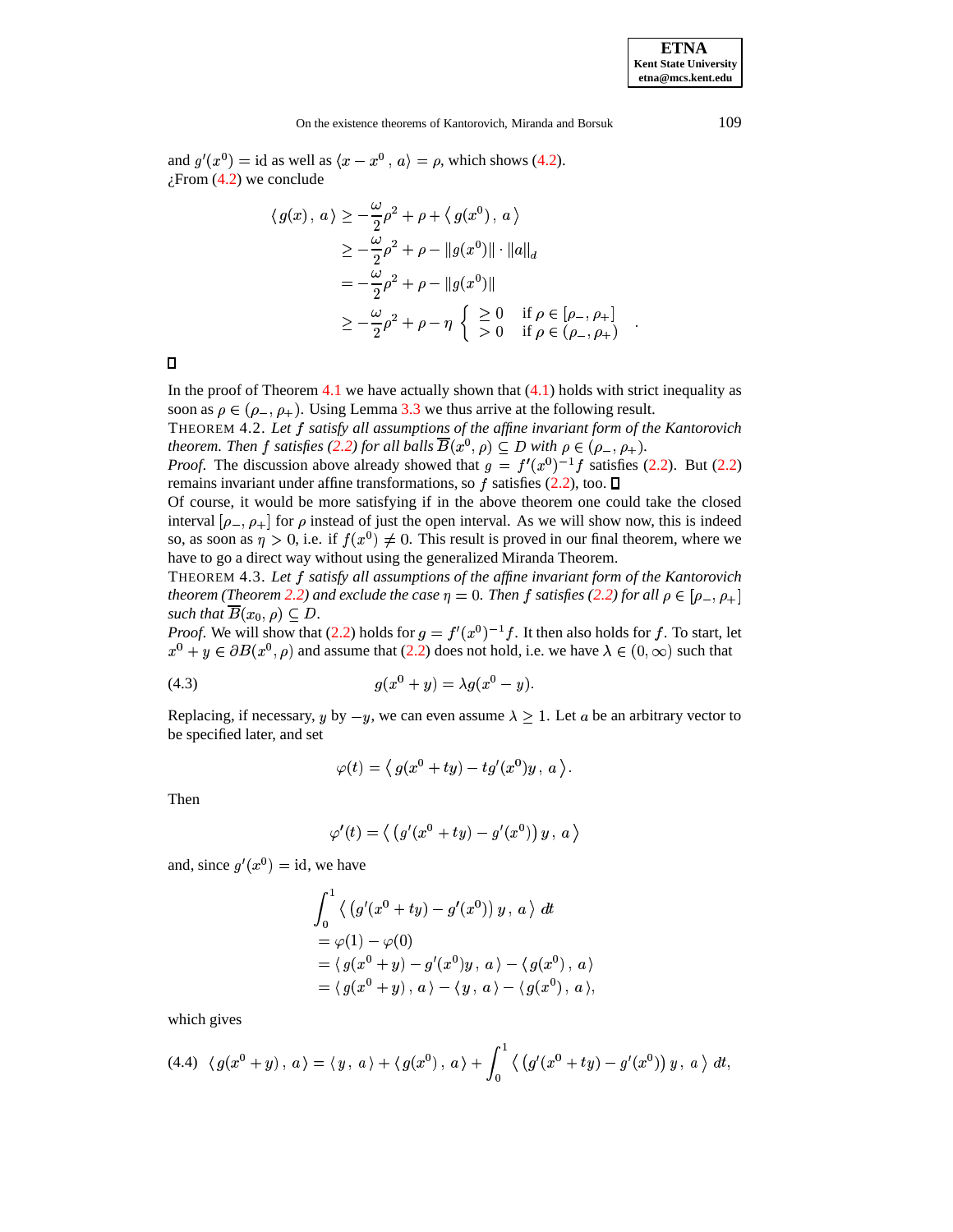and, similarly for  $-y$  instead of y

$$
(4.5)\ \ \langle\, g(x^{0} - y)\, ,\, a\, \rangle = -\langle\, y\, ,\, a\, \rangle + \langle\, g(x^{0})\, ,\, a\, \rangle - \int_{0}^{1} \langle\, \left( g'(x^{0} - ty) - g'(x^{0}) \right) y\, ,\, a\, \rangle\, \, dt.
$$

By  $(4.3)$  we have

 $\langle q(x^0 + y) \, , a \rangle = \lambda \langle q(x^0 - y) \, , a \rangle,$ 

which, using  $(4.4)$  and  $(4.5)$  and after rearranging terms gives

<span id="page-8-1"></span>
$$
(1+\lambda)\langle y, a\rangle = (\lambda - 1)\langle g(x^0), a\rangle - \int_0^1 \langle (g'(x^0 + ty) - g'(x^0)) y, a\rangle dt
$$
  

$$
- \lambda \int_0^1 \langle (g'(x^0 - ty) - g'(x^0)) y, a\rangle dt.
$$

Now take a such that  $||a||_d = 1$  and  $\langle y, a \rangle = ||y||$ . Such a exists, since  $(\mathbb{R}^n, ||\cdot||)$  is identical to its bidual, i.e.

$$
||y||_{dd} = ||y|| = \max_{||a||_d=1} \langle a, y \rangle.
$$

In exactly the same manner as in the proof of Theorem [4.1,](#page-5-0) bounding the terms on the right hand side of  $(4.6)$ , we get

$$
(1 + \lambda) \|y\| \le (\lambda - 1) \|g(x^0)\| + \frac{\omega}{2} \cdot \|y\|^2 + \lambda \frac{\omega}{2} \|y\|^2
$$

where  $||y|| = \rho$  and  $||g(x^0|| \leq \eta$ . We therefore have

$$
(1+\lambda)\rho \le (\lambda-1)\eta + (1+\lambda)\frac{\omega}{2}\rho^2
$$

or

$$
(1+\lambda)\left(\frac{\omega}{2}\rho^2-\rho+\eta\right)-2\eta\geq 0.
$$

But this is impossible, because for  $\rho \in [\rho_-, \rho_+]$  the first summand is non-positive and  $\eta > 0$ . Therefore, [\(4.3\)](#page-7-0) does not hold, and since  $x^0 + y$  was chosen to be an arbitrary point from  $\partial B(x^0, \rho)$  we have shown that g satisfies [\(2.2\)](#page-2-3).

<span id="page-8-2"></span>As was suggested by an anonymous referee, there is another well-known theorem on the existence of zeros which adds an additional stage to the hierarchy presented so far. This theorem is Smale's theorem [\[13\]](#page-9-12), which in the finite-dimensional case may be stated as follows: THEOREM 4.4. Let  $f : \mathbb{R}^n \to \mathbb{R}^n$  be analytic in  $\mathbb{R}^n$  and for  $x^0 \in \mathbb{R}^n$  let

$$
\beta(x^0, f) = \left| f'(x^0)^{-1} f(x^0) \right|, \ \ \gamma(x^0, f) = \max_{k>1} \left| \frac{1}{k!} f'(x^0)^{-1} f^{(k)}(x^0) \right|^{1/(k-1)}
$$

Then, if  $\beta(x^0, f) \gamma(x^0, f) < \alpha_0$ , where  $\alpha_0$  is an invariant, approximately equal to  $0.130707$ , *the iterates of Newton's method starting with*  $x^0$  *converge to a zero*  $x^*$  *of*  $f$ *.* 

This result is interesting because it proves convergence of Newton's method from information at just one point  $x^0$ . .

As was already mentioned in [\[13\]](#page-9-12), this result is in fact a special case of the affine invariant version of the Newton-Kantorovich theorem (Theorem [2.2\)](#page-1-0), meaning that the hypotheses of Theorem [4.4](#page-8-2) imply those of Theorem [2.2.](#page-1-0) As was shown by Rheinboldt [\[9\]](#page-9-13), Theorem [4.4](#page-8-2) may be generalized to a local version where  $f$  is assumed to be analytic only on some open subset of  $\mathbb{R}^n$ . The proof of that result shows that, again, we are in the presence of a special case of the Newton-Kantorovich theorem.

<span id="page-8-0"></span>